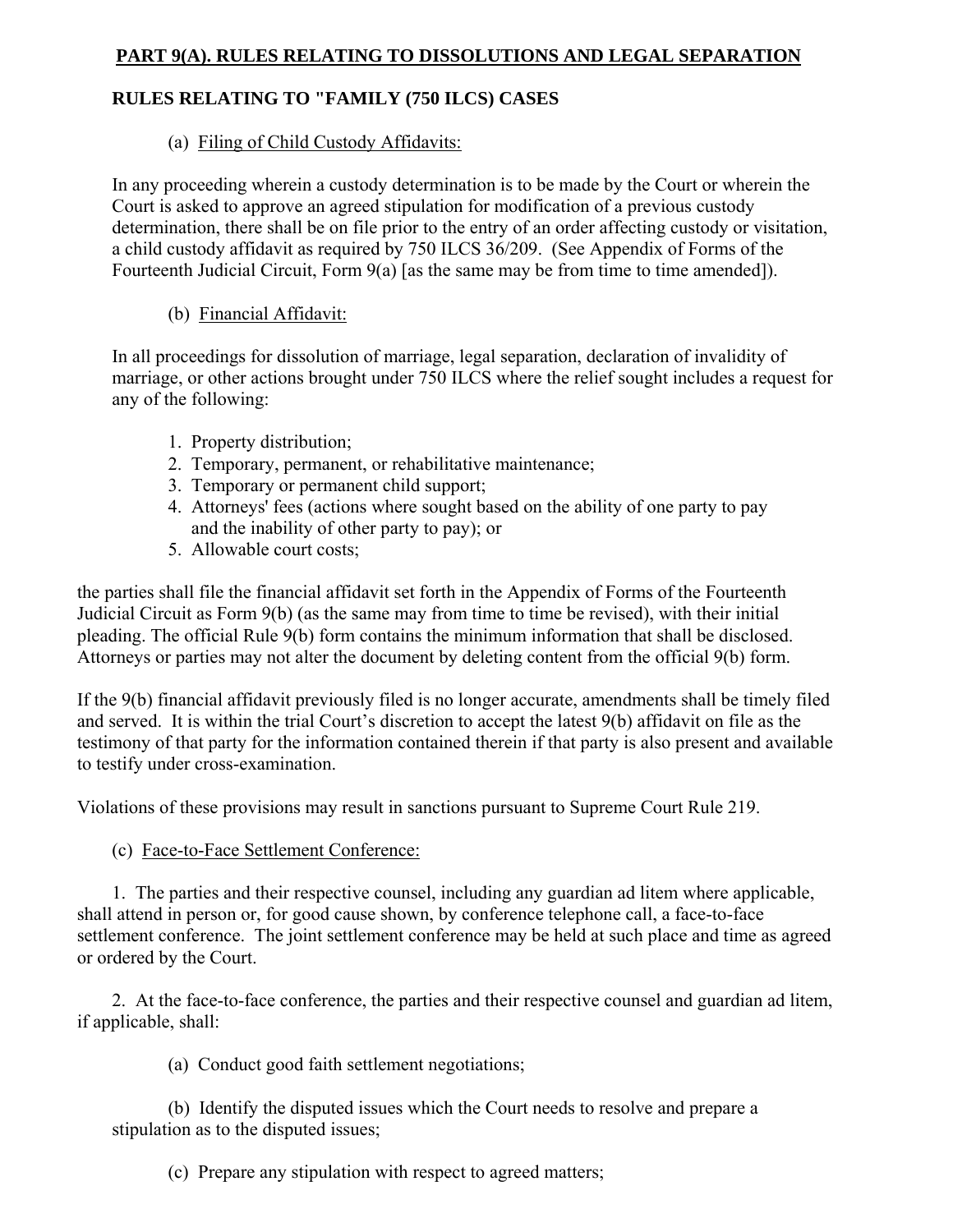(d) Complete the appropriate pre-trial memorandum as required under subsection (1) of this Rule 9(d) and sign the same;

 (e) Consider any other matters which may aid, expedite, or simplify the pending matter; including preparing an update amendment to any previously filed 9(b) affidavit.

## (d) Pre-Trial Memorandum and Order:

 1. Before a contested second half hearing on a petition for dissolution of marriage, legal separation, or declaration of invalidity can be heard, the parties and their respective attorneys shall submit their joint pre-trial memorandum as set forth in the Appendix of Forms of the Fourteenth Judicial Circuit as Form 9(d) 1 (as the same may from time to time be amended).

(e) Uncontested Call:

 1. Uncontested, default, or agreed matters arising under 750 ILCS will be heard on any established uncontested call, or before the "matrimonial walk-in" judge if time permits, and if a court reporter is available and a record is needed.

 **2. Any matter which is uncontested or agreed may be set and heard without the necessity of a pre-trial memorandum being filed; but in all cases the agreed order shall contain recitations regarding the parties gross and net monthly income, as the same are defined by 750 ILCS 5/505 if the Order affects issues of support or maintenance.** 

- (f) Filing of Confidential Information
	- 1. In an effort to limit identity theft, the following information should not be contained in pleadings open to the general public and filed with the Circuit Clerk:
		- a. Date of Birth
		- b. Social Security Number (it is acceptable to identify the last four digits in the public portion of the record)
		- c. Driver's license Number
		- d. Children's Date of Birth (acceptable to identify the age of the child at the time of the pleading)
		- e. Children's Social Security Number
	- 2. The information identified in paragraph  $f(1)$  above should be filed with the Circuit Clerk under seal using the form called Confidential Disclosure Statement as set forth in the Forms portion of these rules, and hereinafter called F1 Confidential Disclosure Statement.
	- 3. The Circuit Clerk shall file the f (1) Confidential Disclosure Statement under seal and note the date and which party filed the F1 Confidential Disclosure Statement under seal on the public docket. Only judges, the parties, and their present attorneys of record shall have access to the sealed information without a Court Order. Anyone else seeking access to the information must file a petition setting forth the basis for needing the information and set the matter for hearing after notice to the parties and attorneys of record pursuant to local rule. A judge of this circuit will then review the petition and sealed information *in camera* to determine whether or not the information merits disclosure.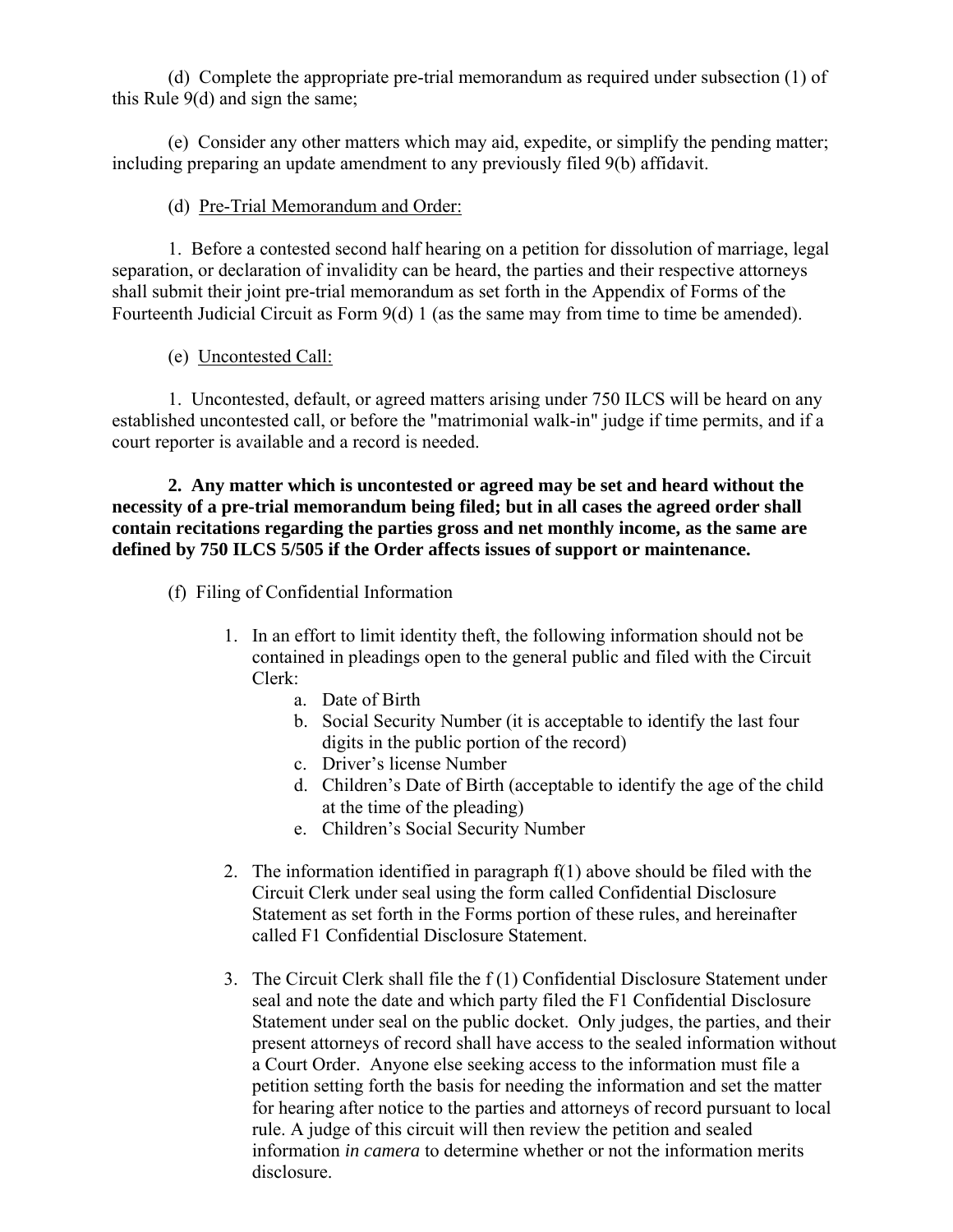- (g) All initial appearances in Rock Island County only shall have Summons, Notice, Rule(s) and initial Orders returned to appear before the Matrimonial Walk-In Judge at 9:00 AM. This shall not apply to injunctive relief under 750 ILCS 5/501 and 701.
- (h) All attorneys willing to accept Notices and other documents via email shall post their email address on the pleadings. This option shall be treated and interpreted similar to facsimile transactions under Supreme Court Rule 11(b)(4). Original paper copies must still be filed with the Circuit Clerk.
- (i) In cases where each party has an attorney of record, no attorney shall set a hearing without first making reasonable attempts to schedule a mutually convenient date with opposing counsel. Reasonable attempts shall be deemed made if a telephone call is placed to opposing council and no response is received within 48 hours.
- (j) In cases where each party has an attorney of record, no attorney shall participate, directly or indirectly, in obtaining an Ex Parte Order of Protection without providing advance telephone notice to opposing counsel as soon as practicable.
- (k) All modifications, rules or actions under 735 ILCS 5/2-1401 filed more than 30 days after entry of the second half judgment of dissolution shall be deemed a new proceeding and service shall be made upon the party as opposed to any prior attorney of record.

### (l) Parenting Education Requirement

In all "child custody cases" contemplated by Supreme Court Rule 924, except when excused by the court for good cause shown in a written motion that details the reasons therefore, the parties shall complete a four hour parenting education program covering the subjects of visitation, custody and their impact on children.

 The Clerk's office in each county in the circuit shall maintain a list of parenting education programs approved as provided in this Part.

When a parent resides outside a radius of 125 miles from the court facility wherein the case is being heard, the parent may file a written motion requesting that such parent be allowed to complete a parenting education program offered in the jurisdiction where he or she resides. The motion may be granted if it appears from that motion and any supporting documents that such other program conforms to the standards of this circuit.

#### (m) Family Mediation Program

 1. Pursuant to Supreme Court Rule 905, all cases filed on or after January 1, 2007, and, at the discretion of the Court, all matters filed before that time, involving contested hearings of custody, visitation, and removal shall be subject to mediation in accordance with the following rules except when the court grants an exemption because it determines that an impediment to mediation exists.

#### 2. Definitions

 (A) Mediation. When the word "mediation" is used herein, it means a cooperative process for resolving conflict with the assistance of a court-appointed neutral third party, whose role is to facilitate communication, to help define issues, and to assist the parties in identifying and negotiating fair solutions that are mutually agreeable. Fundamental to the mediation process, described herein, are principles of safety, self-determination, procedural informality, privacy, confidentiality, and full disclosure of relevant information between the parties.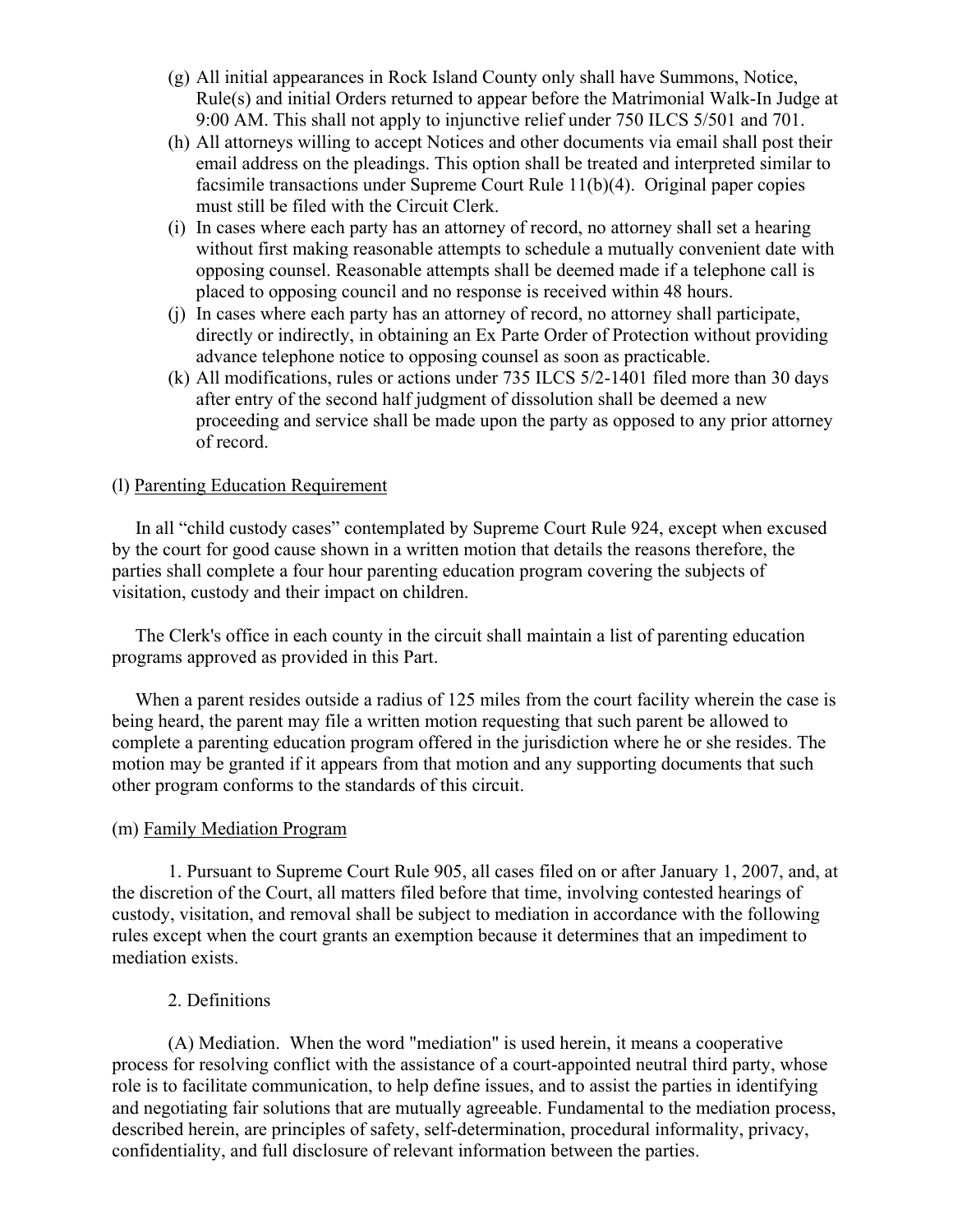"Shuttle mediation" is a variant of the standard process in which the mediator meets separately with each party so that direct communication is only with the mediator who relays information, defines issues and suggests possible solutions as the participants remain in separate rooms.

"Co-mediation" is where two mediators mediate with the participants at the same time.

 (B) Impediment. When the word "impediment" is used herein, it means any condition, including, but not limited to, family violence, mental or cognitive impairment, alcohol abuse or chemical dependency, or other circumstances, the existence of which, in an individual or in a relationship, may render mediation inappropriate or would unreasonably interfere with the mediation process. The identification of forms of impediment is not designed to require treatment, but to insure that only parties having a present, undiminished ability to negotiate are directed by court order to mediate.

 (C) Child Custody Case. A "child custody case" is that type of proceeding that is defined as such by the appropriate and current Illinois Supreme Court Rule.

 (D) Mediator. The terms "mediator" or "qualified mediator" when used in this Part means any person approved as such by the Chief Judge or Circuit Court Advisory Committee as provided herein.

3. Mediation Mandatory in Certain Cases

 (A) Matters Subject to Mediation. The assigned judge shall order mediation (pursuant to the court approved order form) of any contested child custody case unless the court determines an impediment exists. The parties may not proceed to a judicial hearing on contested issues, except temporary relief, without leave of court, or until the mediation process has been concluded and its outcome has been reported to the court. (See Form  $9(m)3(A)$  for the court approved order form.) **The parties shall provide a copy of the Mediation Order to the Court Administrator.**

 (B) Commencement of Mediation. The court shall enter a referral order to mediation no later than 90 days after the petition has been served upon the respondent. However, in no event shall mediation occur before a case has been screened for eligibility pursuant to safety protocols for mediators. (See Form  $9(m)(3)(B)$ ).

 (C) Exemption From Mediation. A "child custody case" may be exempted from the requirement of mediation as required in sub-paragraph (B) above if the court determines that there is an impediment to such mediation. The determination that an impediment exists may be made pursuant to a motion alleging relevant facts, by the court's concurrence in a separate written stipulation of the parties, or by an agreed Case Management Considerations and Order under Supreme Court Rule 904 or 923.

(D) Discovery. Discovery may continue throughout the mediation.

4. Referral and Assignment Procedure

 (A) A mediator may be selected by agreement of the parties from the list of qualified mediators maintained by the Clerk's office in each county of this circuit. Absent an agreement, the trial judge shall select a mediator. Mediators shall be compensated by the parties at the rate and under the payment terms agreed to by the parties and the mediator unless the parties cannot agree upon a mediator. If the Court must select one, the mediator will be compensated in an amount not less than the amount per hour specified in Part 26, Rule 4B.3 of these Circuit Rules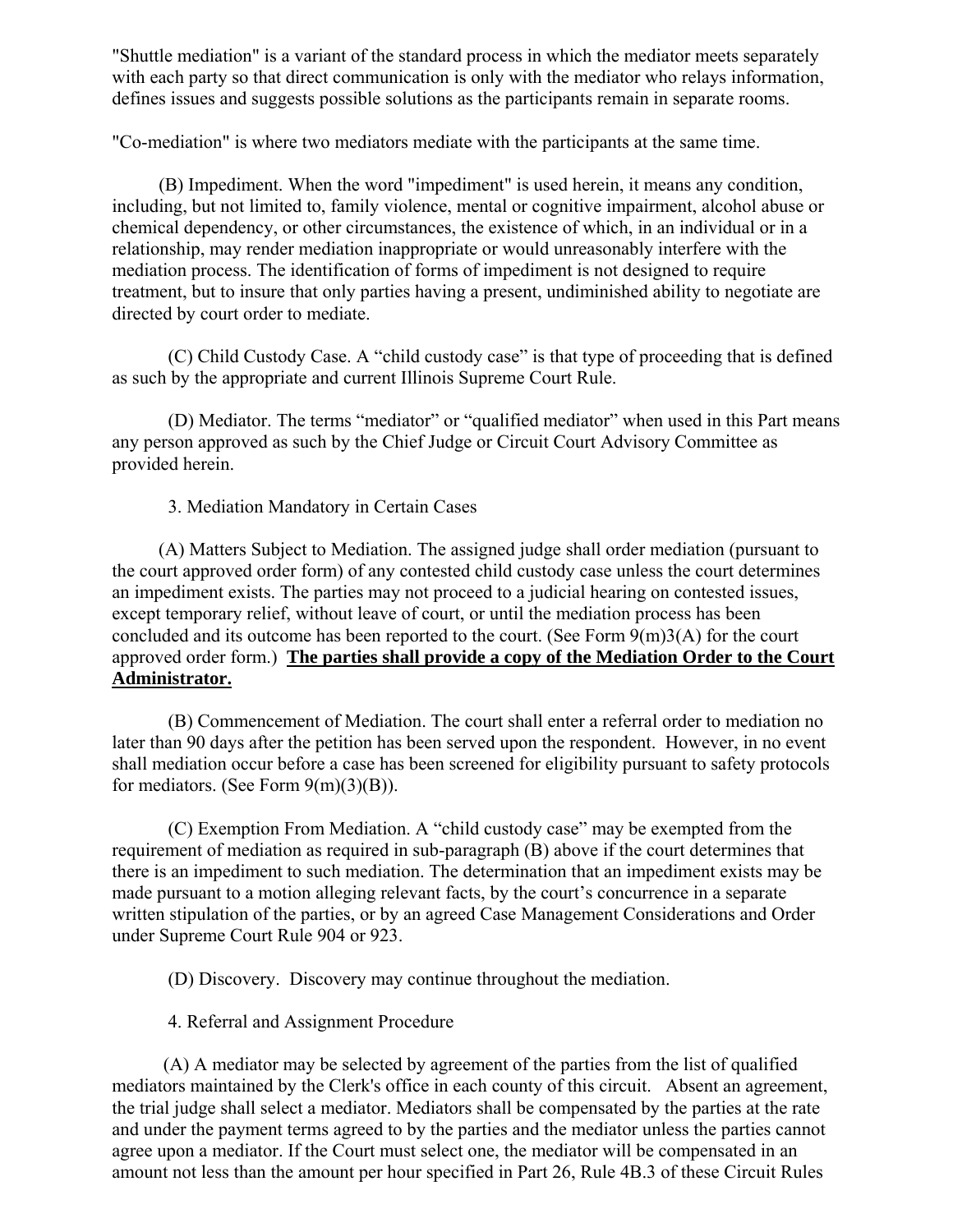and shall be entitled to a minimum of one-hour compensation. Unless the matter is a "reduced fee" or "pro bono" case, the mediator shall be entitled to a retainer of \$500.

 (i) The Court may designate in its order what percentage of the mediation fee should be paid by each party and/or whether the case should be considered for a reduced fee or pro bono case. In making the percentage designation, the Court may do so in a non-evidentiary summary fashion from the Part 9(b) affidavits required to be filed under these Circuit Rules.

 (ii) The Court shall indicate in its order whether legal counsel for the parties may or must attend mediation session(s).

 (iii) The parties shall participate in mediation in good faith, and their attorneys shall encourage them to do so.

 (iv) The parties shall contact the mediator within ten business days after the referral order is signed for the purpose of scheduling mediation.

(B) Conflict of Interest

 (i) If the mediator appointed has any possible conflict, including but not limited to, a current or previous therapeutic, personal or economic relationship with the mother, father, child, sibling, step-parent, grandparent, household member, counsel or anyone else directly involved in the case, he or she shall decline the appointment or disclose that relationship to the parties- any of who may ask that the mediator decline the appointment. Should the mediator refuse to decline, either one or both parties may file a motion with the court requesting that the mediator be removed. If there is a conflict or removal, the parties may agree upon, or the court shall appoint, another mediator.

 (ii) No person acting as a mediator who is a mental health professional shall provide counseling or therapy to the parties or their children during or after the mediation or represent either party in any matter during the mediation process or in a dispute between the parties after the mediation process.

 (C) Ethical Conduct: Inclusion of a mediator in the 14th Judicial Circuit approved mediators list indicates explicit agreement by that mediator to maintain high standards of ethical practice. Failure to comply may result in removal of the mediator's name from the approved list.

#### 5. Mediation Process

(A) At or prior to commencing the initial session, the mediator shall:

(i) determine the issues to be mediated;

(ii) explain that no legal advice, therapy or counseling will be provided;

 (iii) disclose the nature and extent of any existing relationships with the parties or their attorneys and any personal, financial, or other interests that could result in bias or conflict of interest on the part of the mediator;

 (iv) determine if the Court has required legal counsel to be present during the mediation process, and, if so, the role to be played by them;

(v) inform the parties that

(1) mediation can be suspended or terminated at the request of either party after three

 (3) hours, or, in the discretion of the mediator, at any time as outlined in the following subsection-Part  $9(m)5(A)(v)(2)$ ;

 (2) the mediator may suspend or terminate the mediation if there has been a failure to comply with any payment terms contemplated by Part  $9(m)4(A)$ , if an impediment exists, if either party is acting in bad faith or appears not to understand the negotiation, if the prospects of achieving a responsible agreement appear unlikely, or if the needs and interests of the minor children are not being considered. In the event of a suspension or termination, the mediator may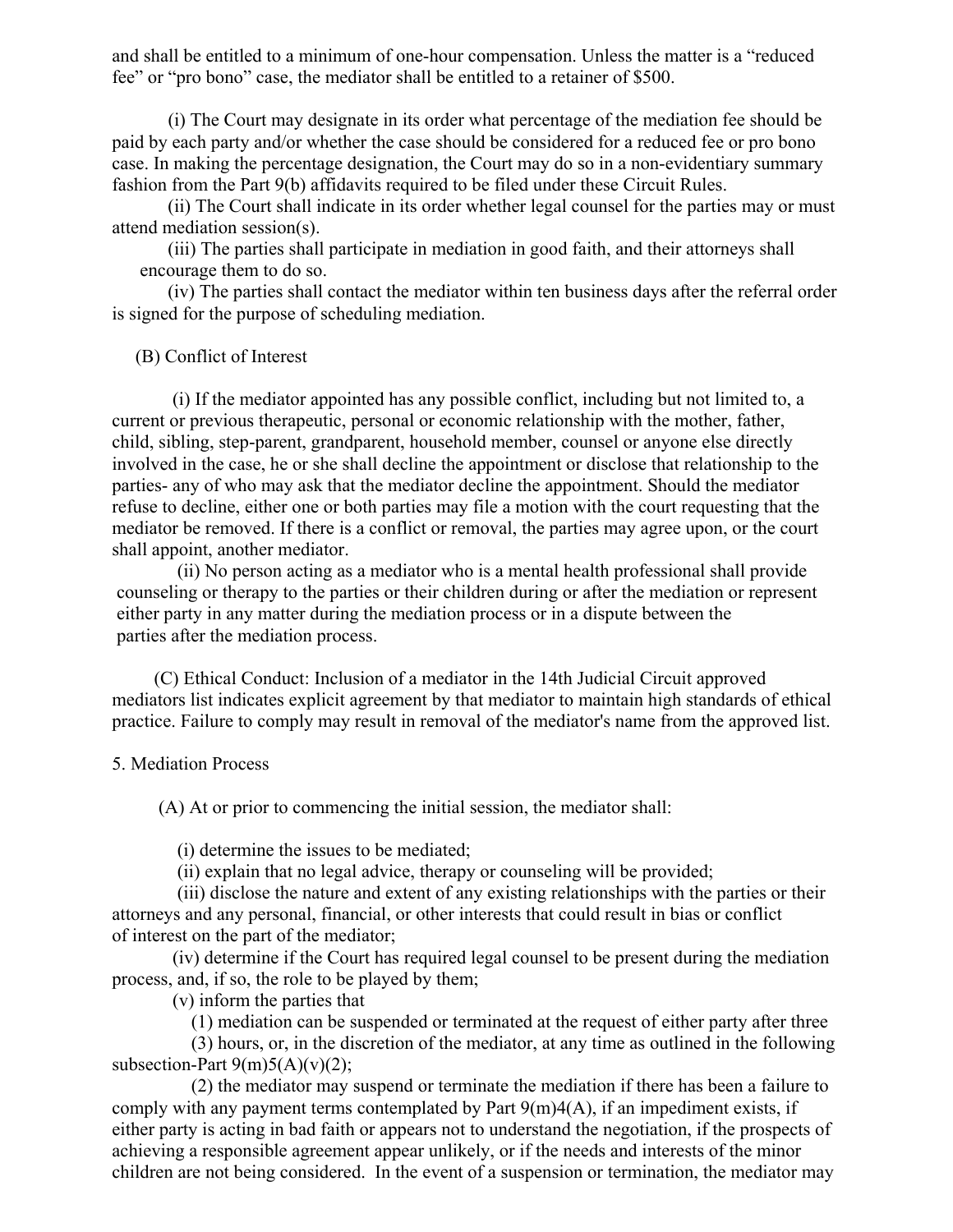suggest a referral for outside professional services;

(vi) explain that the mediation process is confidential as outlined in Part  $9(m)7$ ;

 (vii) confirm the parties' understanding regarding the fee for services and the payment arrangements or orders thereof;

 (viii) reach an understanding with the parties as to whether the mediator may communicate with either party or his/her legal counsel or with other persons to discuss the issues in mediation in the absence of the parties. Any separate communication that does occur should be disclosed to the parties at the first opportunity;

 (ix) advise each party that children may be allowed to participate in mediation so long as all parties and the mediator consent to said participation, in writing, and that each parent or the child's representative or guardian ad litem, if applicable, has the right to withhold consent.

 (B) Co-mediation or Shuttle Mediation. Co-mediation or shuttle mediation may be used as deemed appropriate by the mediator.

 (C) Reporting Risk of Bodily Harm. While mediation is in progress, the mediator may report to an appropriate law enforcement agency any information revealed in mediation necessary to prevent an individual from committing an act that is likely to result in imminent, serious bodily harm to another. When the identity of an endangered person is known to the mediator, the mediator may warn that person and his attorney of the threat of harm. Such notification shall not be considered a breach of confidentiality mandated by this rule.

 (D) Place of Mediation. Unless both parties and the mediator otherwise agree, mediation should be held in the county where the case is pending.

 (E) Unless the mediator has been selected by the Court because the parties could not agree upon a mediator, mediators are encouraged to enter into a written "Memorandum of Engagement" which, at a minimum, sets out a fee for services and payment arrangements agreed to by the parties and the mediator.

6. Application of Safeguards in Case of Impediment

 (A) Duty to Assess. While mediation is in progress, the mediator should continuously assess whether the parties manifest any impediments affecting their ability to mediate safely, competently and in good faith.

 (B) Safety: If an impediment affecting safety arises during the course of mediation, the mediator may adjourn the session to confer separately with the parties, implement protective measures, make appropriate referrals to community service providers, or advise the parties of their right to terminate and thereafter either should

 (i) terminate mediation when circumstances indicate that protective measures are inadequate to maintain safety or

 (ii) proceed with mediation after consulting separately with each party to ascertain whether mediation in any format should continue.

 (C) Competency or Good Faith. If an impediment affecting competency or good faith, but not safety, arises during the course of mediation, the mediator may make any appropriate referrals to community service providers and either

 (i) suspend mediation when there is a reasonable likelihood the impaired condition of an affected party is only temporary or

(ii) terminate mediation when circumstances indicate an affected party's ability to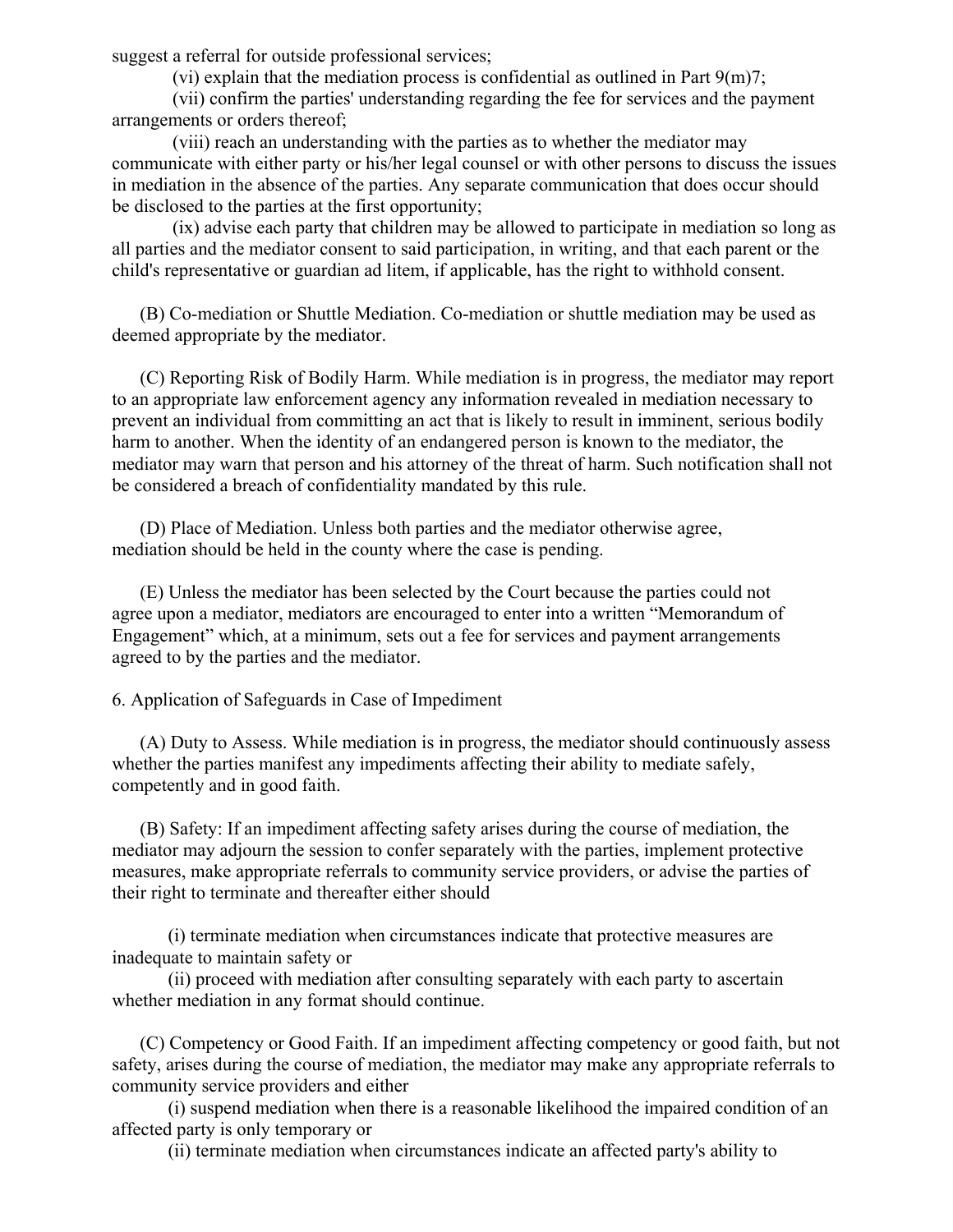negotiate cannot be adequately restored.

 (D) Effect of Termination. No mediation terminated shall proceed further unless ordered by the court upon motion of a party. In the absence of such an order, the case shall be returned to the docket for adjudication in the manner prescribed by law.

## 7. Confidentiality

 (A) Privacy of Sessions. Mediation sessions shall be private. The mediator shall have authority to exclude all persons other than the parties and their attorneys or other representatives from sessions at which negotiations are to occur.

 (B) Confidentiality: Except as otherwise provided by law, all written and verbal communications made in a mediation session conducted pursuant to these rules are confidential and may not be disclosed by the mediator, any participant or observer of the mediation, except that the parties may report these communications to their attorneys if their attorneys have signed a confidentiality agreement. Prior to the commencement of mediation, all participants, representatives, observers and mediators in the mediation shall sign a confidentiality agreement. (See Form  $9(m)7(B)$ ).

 (i) Limitation of Disclosure. Admissions, representations, statements and other communications made, or disclosed in confidence by any participant in the course of a mediation session shall not be admissible as evidence in any court proceeding. Except as identified herein, a mediator may not be called as a witness in any proceeding by any party or by the court to testify regarding matters disclosed in a mediation session, nor may a party be compelled to testify regarding matters disclosed during a mediation session. These restrictions shall not prohibit any person from obtaining the same information independent of the mediation, or from discovery conducted pursuant to law or court rule.

 (ii) Exceptions. Admissions, representations, statements and other communications are not confidential if:

- (1) all parties consent in writing to the disclosure or
- (2) the communication reveals either an act of violence committed against another during mediation, or an intent to commit an act that may result in bodily harm to another or
- (3) the communication reveals evidence of abuse or neglect of a child or
- (4) non-identifying information is made available for research or evaluation purposes approved by the court or
- (5) the communication is probative evidence in a pending action alleging negligence or willful misconduct of the mediator.
- 8. Attendance and Termination of Mediation

 (A) Attendance. The parties shall attend a minimum of three hours of mediation. Further participation may be extended by order of court or agreement of the parties. Mediation may be terminated prior to completion of the three hours upon resolution of all mediated issues.

 (B) Termination or Suspension. The mediation may be terminated or suspended at the option of the mediator under the provisions of this Part or by the court.

 (C) Notice to Court. The mediator shall immediately advise the court in writing if he or she suspends or terminates mediation or in the event that either or both parties fail to comply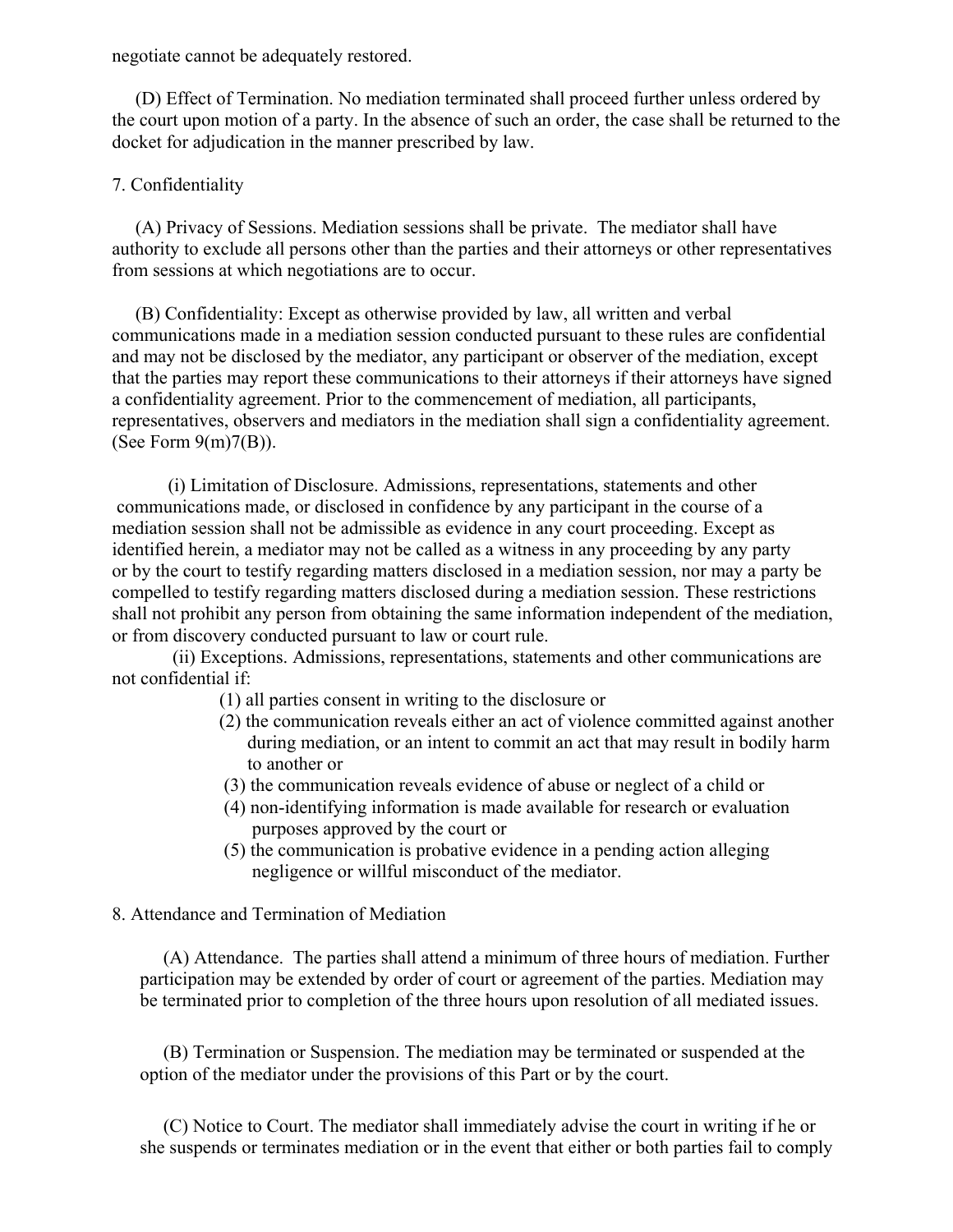#### with the terms of this Part.

 (D) Sanctions for Failure to Appear or Compensate. If a party fails to appear without good cause at a previously agreed upon mediation conference or a mediation conference ordered by the court and/or fails to comply with the terms of any previously agreed payment arrangements or order, the court, upon motion, may impose sanctions, including an award of mediator and attorney fees and other costs, against the party failing to appear.

 (E) Termination with Agreement. When agreements or partial agreements are reached by the parties during mediation, there shall be produced a written account of the same. If applicable, the mediator should advise each party to obtain legal assistance in drafting or reviewing any final agreements. The mediator should advise the parties that agreements reached during mediation will not be legally binding until the court approves the same.

 (F) Termination Without an Agreement. Upon termination without agreement, the mediator shall file with the court a final mediator report stating that the mediation has concluded without disclosing any reasons for the parties' failure to reach an agreement.

(G) Reporting Procedures.

 (i) Mediator's Report. The mediator shall prepare and file a Mediator's Report on the prescribed form within twenty (20) business days of the termination of mediation and, if the ordered mediation has not yet been terminated, every ninety (90) days from the entry of the initial Order appointing the Mediator. (See Form  $9(m)8(G)(i)$ ).

 (ii) Statistics. The mediator shall prepare a statistical report for each case on the prescribed form and file them at least quarterly with the Court Administrator. (See Form  $9(m)8(G)(ii)$ ).

 (iii) Reports to the Supreme Court. The Court Administrator or his/her designee shall provide for the maintenance of records of mediations conducted pursuant to these rules. The information shall include the number of mediations conducted, the number of mediations resulting in an agreement and those resulting in no agreement. Such information shall be furnished to the Supreme Court through its administrative office once a year or at such other interval as may be directed.

9. Entry of Judgment or Order.

 (A) Presentation of Order. Each mediated agreement shall be presented by the parties or their attorneys (if applicable) to the court within 30 days following the filing of the final Mediator's Report.

 (B) Approval by Court. The court shall enter an appropriate judgment or order stating its findings and shall incorporate, either explicitly or by reference, the agreement so the terms of such agreement are also the terms of the judgment or order.

#### 10. Circuit Court Advisory Committee.

 (A) Membership. The most senior circuit judges of each county in the circuit not including the Chief Judge shall establish an advisory committee whose membership shall consist of at least five (5) persons, including a judge, an attorney, a mediator, a representative of the domestic violence community and a mental health professional. This committee shall be the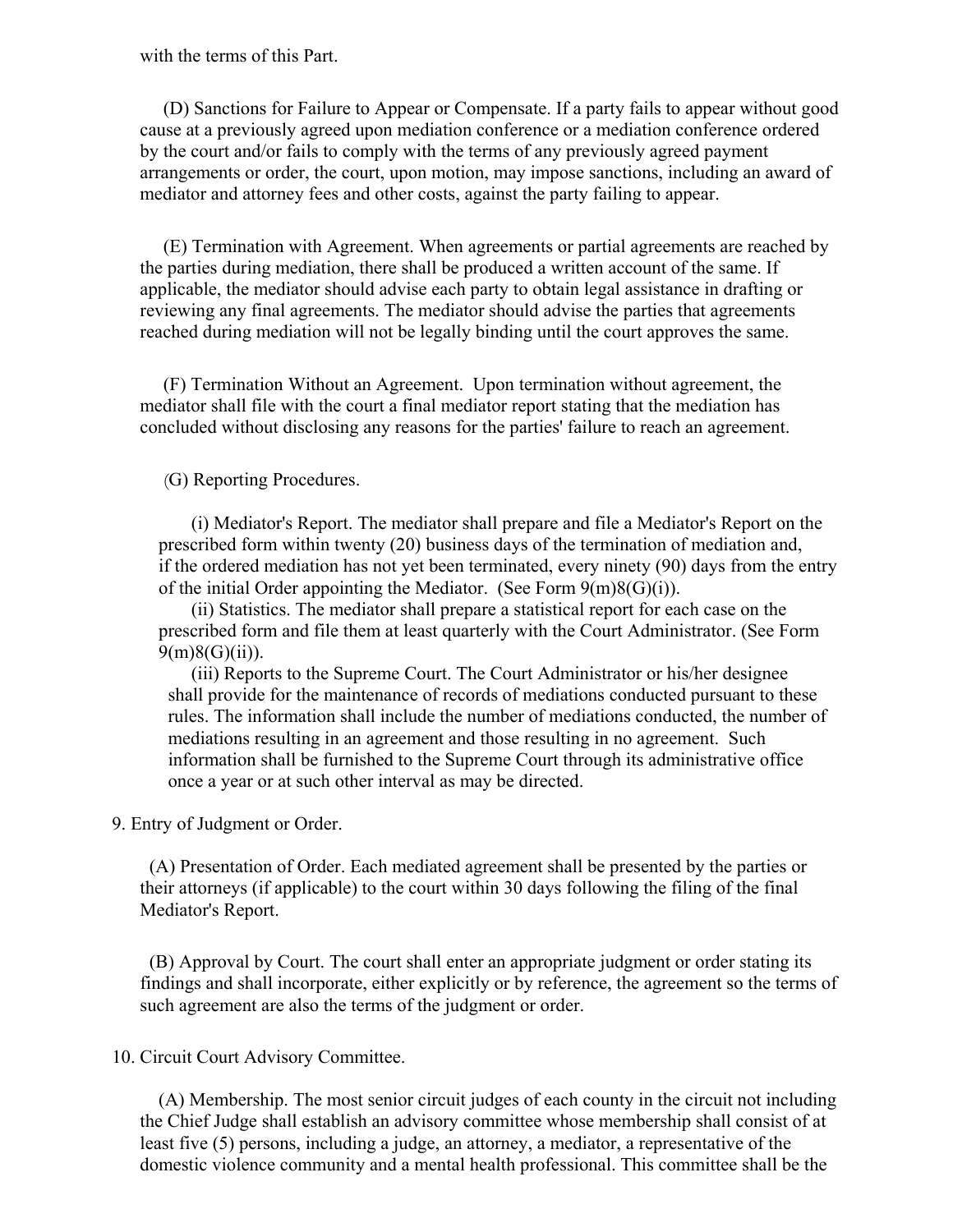Circuit Court Advisory Committee for the Fourteenth Judicial Circuit.

 (B) Duties of the Committee. The Circuit Court Advisory committee shall advise the Chief Judge in establishing and implementing administrative policy consistent with these rules for the fair and efficient delivery of parenting education, mediation and guardian ad litem services. The subject matter shall include local rules of procedure, qualifications, standards of conduct, and systematic review of performance. The Committee shall also, on written request as provided hereinafter, review and decide upon any application for approval as a parent educator or child custody mediator that has been denied or any person or program previously approved and later decertified.

## **PART 9(B). QUALIFICATIONS, APPROVAL, LISTING, AND DECERTIFICATION**

1. Qualifications.

(A) Parent Educators. Those seeking approval as a qualified parenting education program of the  $14<sup>th</sup>$  Judicial Circuit shall submit to the Chief Judge

 (i) a curriculum/syllabus that details a four hour session for parents of minor children covering the issues of custody, visitation and adult behavior and how the same impacts children. Included therein should be an outline of the topics to be covered, goals, materials and the sources from which the same are derived.

(ii) The educational and experience minimums for those teaching the program.

(B) Mediators. Those seeking approval as a qualified child custody mediator for the  $14<sup>th</sup>$  Judicial Circuit shall submit to the Chief Judge an application or curriculum vitae showing appropriate training in that the person

- (i) has a graduate degree
	- (1) in law or
	- (2) in a field that includes the study of psychiatry, psychology, social work, human development, family counseling or other behavioral science substantially related to family interpersonal relationships, and
- (ii) has completed a specialized training in family mediation consisting of at least 40 hours, and
- (iii) has familiarized him or herself with the provisions of the Uniform Mediation Act found at 710 ILCS 35/1, et seq., and
- (iv) has a recognition that he or she should mediate a minimum of four pro bono or reduced fee cases annually, and
- (v) has familiarized him or herself with Supreme Court Rules 900 et seq. and Part 9(m) of these Rules of Practice of the Circuit Court.

 (C) Guardians ad litem, Child Representatives and Attorneys for a Child. An attorney seeking approval as a guardian ad litem, child representative or attorney for a child must submit to the court a curriculum vitae showing that the attorney meets the following minimum requirements:

- (1) Each attorney shall be licensed and in good standing with the Illinois Supreme Court.
- (2) Each attorney shall have attended the education program created by the Illinois State Bar Association for education of attorneys appointed in child custody cases or equivalent education programs consisting of a minimum of ten (10) hours of continuing legal education credit within the two years prior to the date the attorney qualifies to be appointed.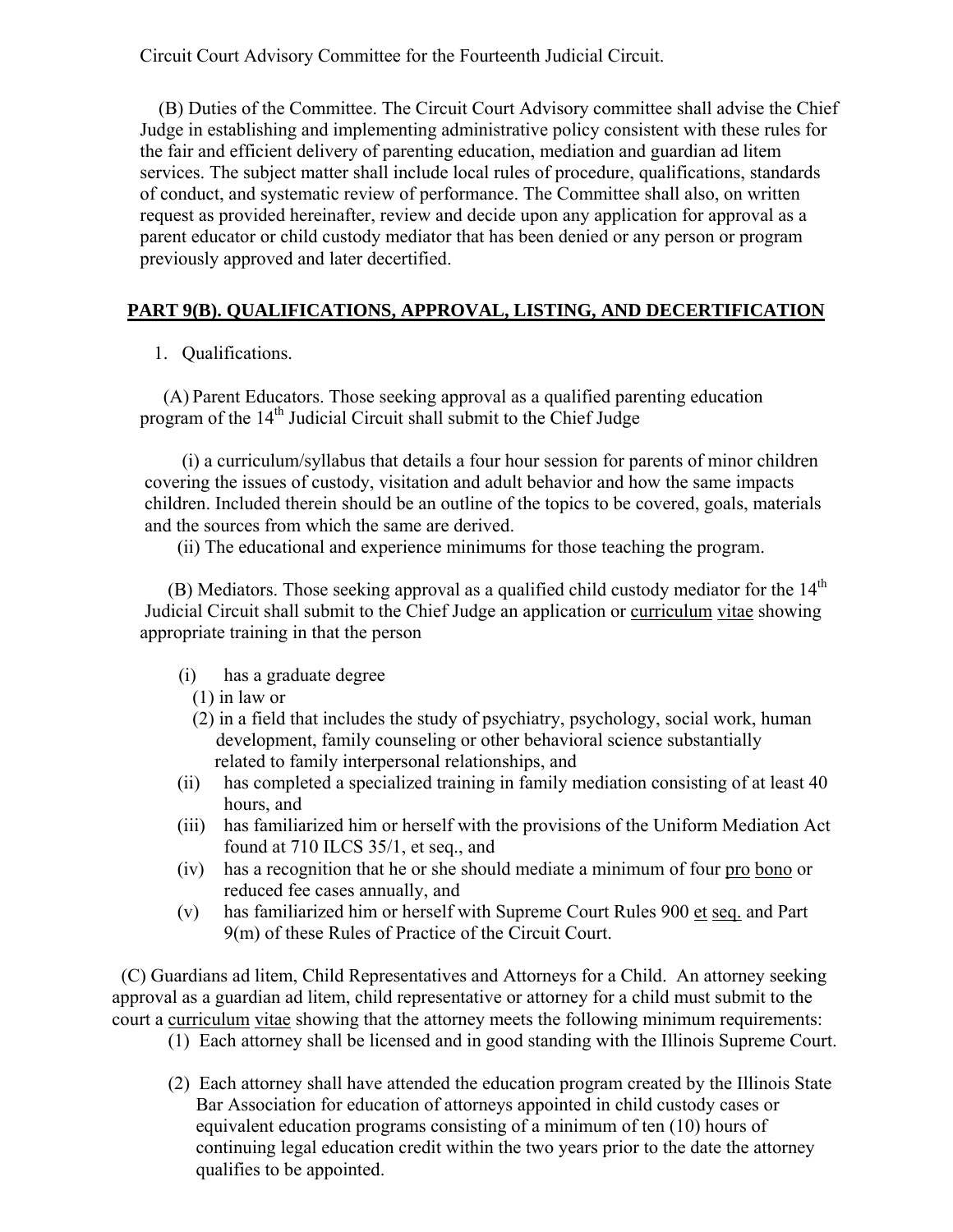(3) To remain on the approved list, each attorney shall attend continuing legal education courses consisting of at least ten (10) hours every two year period and submit verification of attendance to the Office of the Chief Circuit Judge at the time of attendance or upon request. The ten hours should include courses in child development; ethics in child custody cases; relevant substantive law in custody, guardianship and visitation issues; domestic violence; family dynamics including substance abuse and mental health issues; and education on the roles and responsibilities of guardians ad litem, child representatives, and attorneys for children. Attendance at programs sponsored by this circuit may be included as a portion of this continuing education requirement.

(D) Application Process and Approval of Parent Educators and Child Custody Mediators. The Chief Judge shall review all applications or curriculum vitae of those seeking approval as a parent educator or child custody mediator. The Chief Judge may require any biographical or other relevant information not heretofore mentioned from an applicant in order to determine whether the applicant should be included on the list. The Chief Judge has the right to approve any person or program, make the approval subject to conditions subsequent, reject the application of any person who applies and to subsequently remove any person or program from the list. Inclusion on the list by the court shall not be considered a warranty of any kind. The Chief Judge shall consistently provide each of the Circuit Clerks of the four counties of the circuit an up-to-date listing of approved (including those approved by the Circuit Court Advisory Committee) parent educators and mediators. The Circuit Clerks of each of the four counties of the circuit shall make this list easily and publicly available.

 (i) Relief From Denial. An applicant denied inclusion on, or removed from, the court approved list may appeal the decision in writing within ten (10) days to the Circuit Court Advisory Committee. The Committee shall decide the appeal after consideration of the application submitted to the Chief Judge, any supplementary material from the applicant and an opportunity for the applicant to be heard.

(E) Decertification of Parent Educators and Mediators. The eligibility of each parent educator and mediator to retain approved status shall be periodically reviewed by the Chief Judge, and in any event no longer than three (3) years after the date of appointment. Failure of a mediator to adhere to the standards of conduct as provided herein or, in the case of parent educators, to provide appropriate services as described in their previously submitted curriculum/syllabus may result in the decertification or conditional re-approval by the Chief Judge. If the Chief Judge decertifies or conditionally re-approves a parent educator or mediator, that parent educator or mediator may appeal such decision for review to the Circuit Court Advisory Committee as provided in Part (n)1(D)(i) above.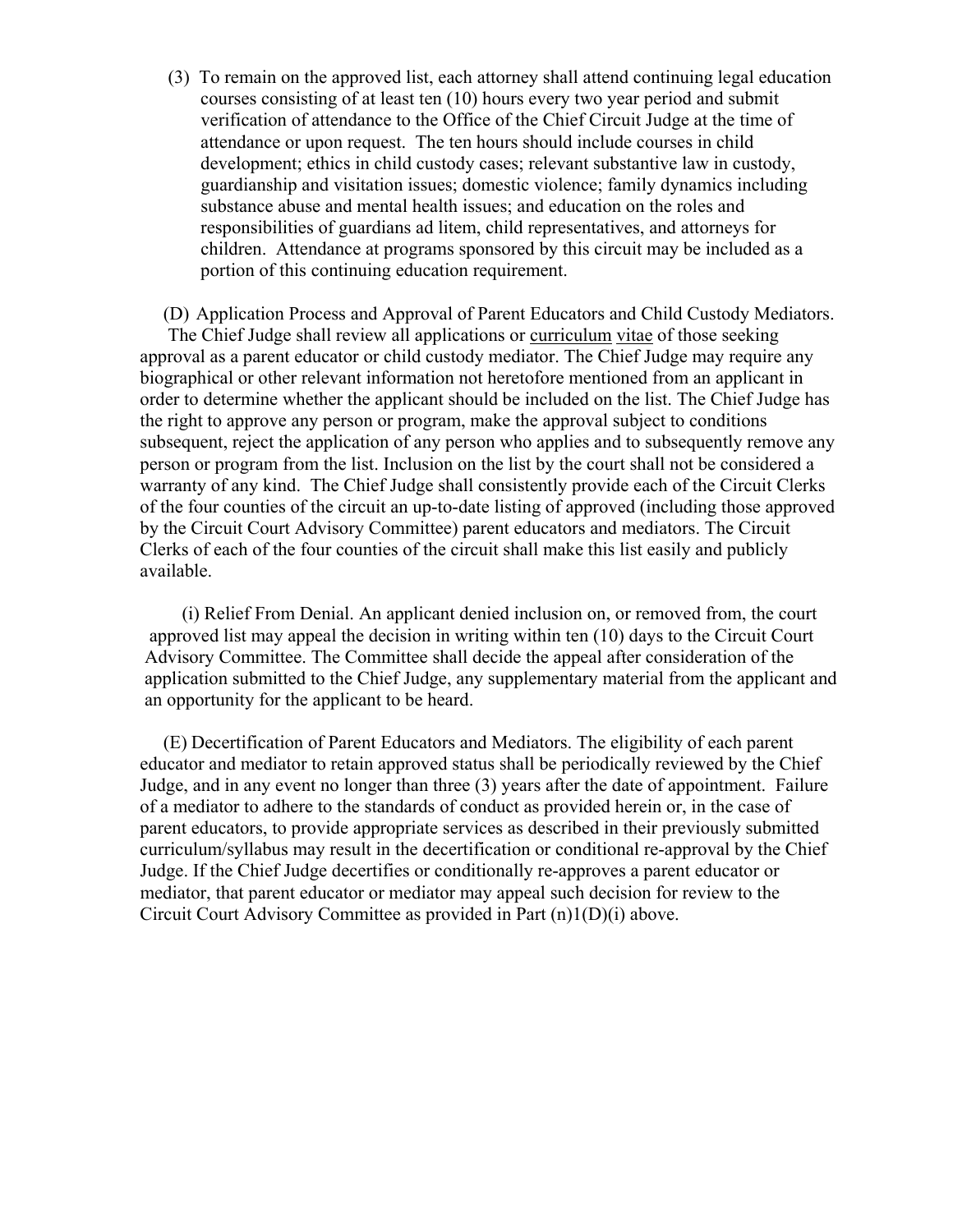#### STATE OF ILLINOIS IN THE CIRCUIT COURT OF THE 14TH JUDICIAL CIRCUIT \_\_\_\_\_\_\_\_\_\_\_\_\_ COUNTY

| IN RE THE MARRIAGE OF: |             |          |
|------------------------|-------------|----------|
|                        | Petitioner, |          |
| and                    |             | CASE NO. |
|                        | Respondent. |          |

ORDER APPOINTING MEDIATOR

The court being advised in the premises and having jurisdiction of the subject matter,

### IT IS THEREFORE ORDERED that:

- 1. The parties are to participate in mediation.
- 2.  $\Box$  By agreement of the parties,

is appointed as the mediator.

□ As the parties can not agree on a mediator,

is appointed as the mediator, and such mediator is to be advanced a retainer of \$500 prior to the commencement of mediation.

- 3. Each party is to individually call the mediator within ten business days of this date to schedule a mediation session.
- 4. The Petitioner is responsible for  $\frac{9}{6}$  of the mediation costs and the Respondent/Defendant is responsible for the remaining portion.
	- 5. Legal counsel for the parties  $\Box$  may  $\Box$  must attend the mediation session(s).
	- 6. The parties shall provide a copy of the order to the mediator.
	- **7. The parties shall provide a copy of the order to the Court Administrator.**
- **8. \_\_\_\_\_\_\_\_\_\_\_\_\_\_\_\_\_\_\_\_\_\_\_\_\_\_\_\_\_\_\_\_\_\_\_\_\_\_\_\_\_\_\_\_\_\_\_\_\_\_\_.**

DATED this day of government and positive day of the set of  $\sim$ 

ENTER:

 $\mathcal{L}_\mathcal{L} = \{ \mathcal{L}_\mathcal{L} \mid \mathcal{L}_\mathcal{L} \in \mathcal{L}_\mathcal{L} \}$ JUDGE

Petitioner:

 *Name* 

\_\_\_\_\_\_\_\_\_\_\_\_\_\_\_\_\_\_ \_\_\_\_\_\_\_\_\_\_\_\_\_\_\_\_\_ \_\_\_\_\_\_\_\_\_\_\_\_\_\_\_\_\_\_\_ *City Petitioner's Attorney Attorney or pro se Phone* 

Respondent:

 *Name* 

 $\mathcal{L}_\text{max}$  and  $\mathcal{L}_\text{max}$  and  $\mathcal{L}_\text{max}$  and  $\mathcal{L}_\text{max}$  and  $\mathcal{L}_\text{max}$  and  $\mathcal{L}_\text{max}$ 

*City Respondent's Attorney Attorney or pro se Phone*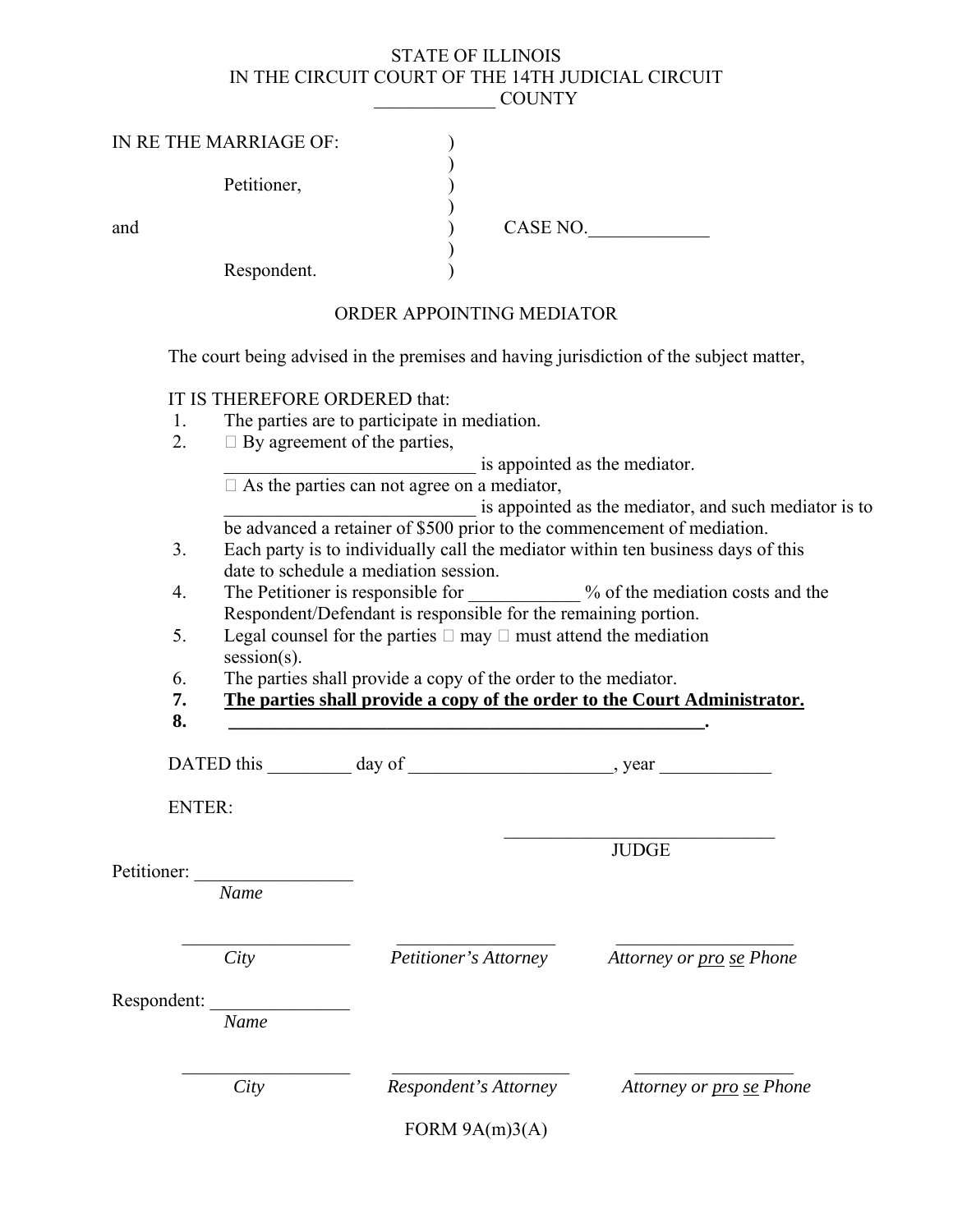# **SCREENING PROTOCOLS FOR MEDIATORS**

Pursuant to Rule 3 of the 14th Judicial Circuit Family Mediation Program, the following safety protocols are adopted in an attempt to protect against the occurrence of violence in the course of mediation and to enable each party in mediation to negotiate without feelings of undue influence or coercion. Mediators are encouraged to abide by the following protocols:

A. When first contacted to serve as a mediator, the mediator or the mediator's designee should ask the party calling:

- 1. If any party or any of the children had any medical treatment or hospitalization for psychiatric disorders?
- 2. If there are any concerns regarding the use of alcohol and/or drugs by any party?
- 3. If there has ever been any physical confrontations between the parties?
- 4. If any of the parties have any other concerns about their own emotional or physical safety?
- 5. If any party is afraid to meet with the other party and the mediator.
- B. When a mediation appointment is made with one of the parties, regardless of whether any concerns about exclusion were raised, the mediator should call the other party to confirm the appointment. The questions in Section A above should be asked of the second party.
- C. Whenever an active Order of Protection is in force, the mediator may schedule the initial meeting with the parties at separate times and determine from these meetings whether it will be advisable to meet jointly with the parties.
- D. Where there has been a history of domestic violence, and the parties meet jointly, the mediator should set firm ground rules for negotiation — e.g., no name calling, no shouting, etc.

FORM  $9A(m)3(B)$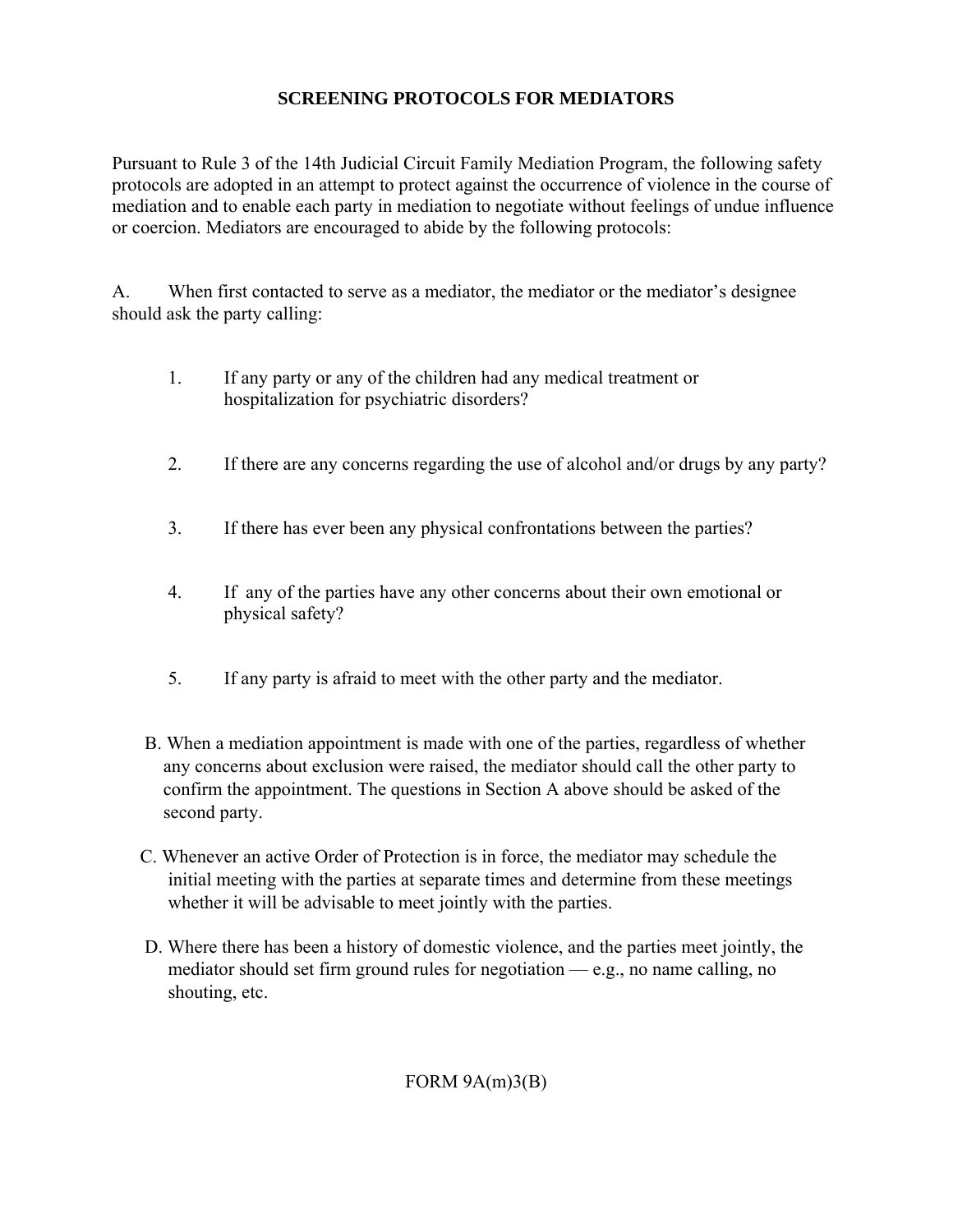### **CONFIDENTIALITY AGREEMENT**

IT IS HEREBY AGREED by and between the mediation participants,

and \_\_\_\_\_\_\_\_\_\_\_\_\_\_\_\_\_\_\_\_\_\_\_, their representatives, and and and the mediator,  $\Box$  and the mediator,  $\Box$ matters discussed during any and all mediation sessions shall be confidential and shall not be disclosed by the participants or the mediator in any court proceeding or any court of law, except as follows:

A. if the parties consent in writing to the disclosure; or

 $\mathcal{L}_\text{max}$  and  $\mathcal{L}_\text{max}$  and  $\mathcal{L}_\text{max}$  and  $\mathcal{L}_\text{max}$  and  $\mathcal{L}_\text{max}$  and  $\mathcal{L}_\text{max}$ 

 $\mathcal{L}_\text{max}$  and  $\mathcal{L}_\text{max}$  and  $\mathcal{L}_\text{max}$  and  $\mathcal{L}_\text{max}$  and  $\mathcal{L}_\text{max}$  and  $\mathcal{L}_\text{max}$ 

 $\mathcal{L}_\text{max}$  and  $\mathcal{L}_\text{max}$  and  $\mathcal{L}_\text{max}$  and  $\mathcal{L}_\text{max}$  and  $\mathcal{L}_\text{max}$  and  $\mathcal{L}_\text{max}$ 

 $\mathcal{L}_\text{max}$  and  $\mathcal{L}_\text{max}$  and  $\mathcal{L}_\text{max}$  and  $\mathcal{L}_\text{max}$  and  $\mathcal{L}_\text{max}$  and  $\mathcal{L}_\text{max}$ 

 $\mathcal{L}_\text{max}$  and  $\mathcal{L}_\text{max}$  and  $\mathcal{L}_\text{max}$  and  $\mathcal{L}_\text{max}$ 

- B. the communication reveals either an act of violence committed against another during mediation, or an intent to commit an act that may result in bodily harm to another; or
- C. the communication reveals evidence of abuse or neglect of a child; or
- D. non-identifying information is made available for research or evaluation purposes approved by the court; or
- E. the communication is probative evidence in a pending action alleging negligence or willful misconduct of the mediator.

DATED:

SO AGREED:

FORM  $9A(m)7(B)$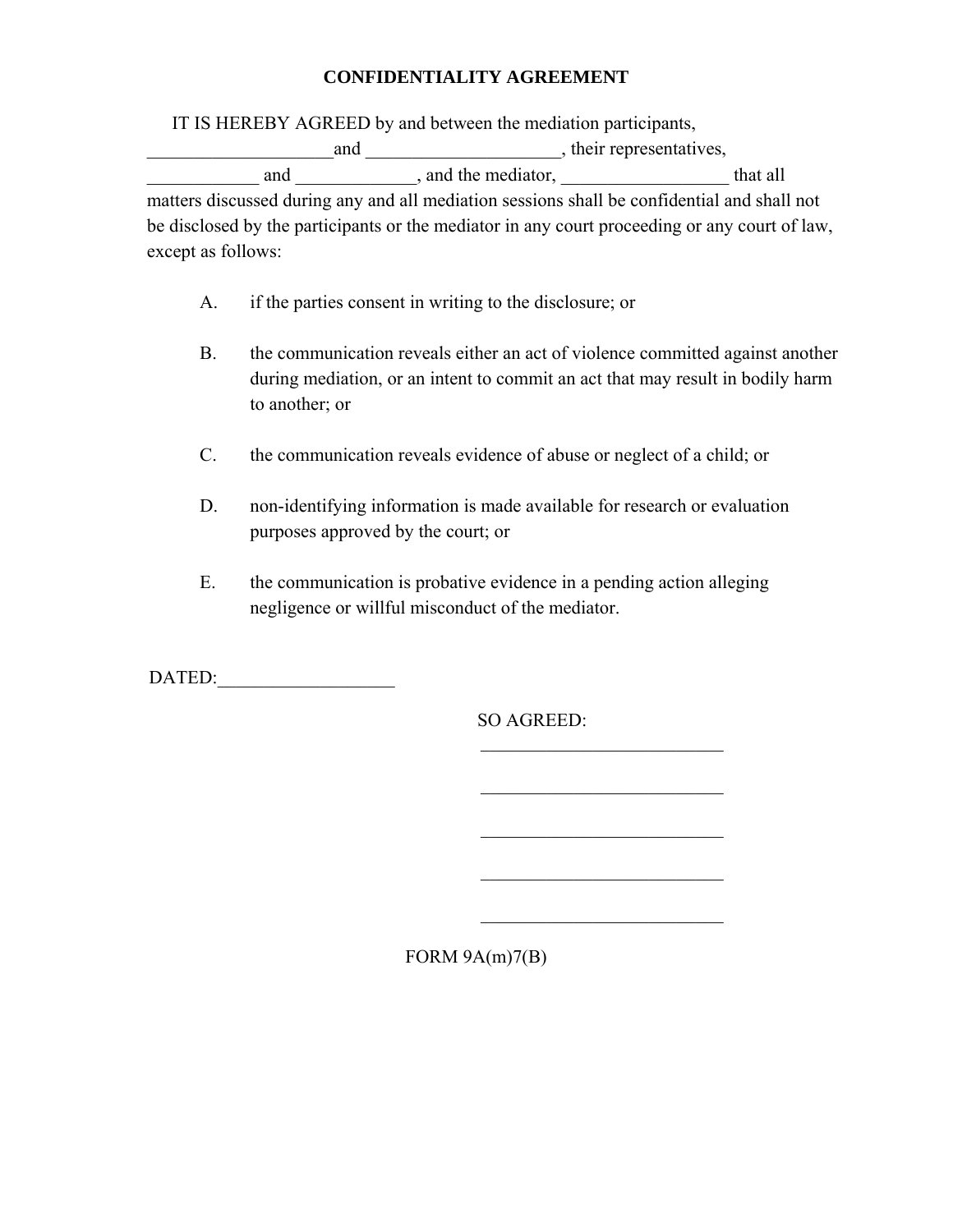### STATE OF ILLINOIS IN THE CIRCUIT COURT OF THE FOURTEENTH JUDICIAL CIRCUIT \_\_\_\_\_\_\_\_\_\_\_\_\_\_\_\_ COUNTY

| and | Petitioner, | No. |
|-----|-------------|-----|
|     | Respondent. |     |

# **MEDIATOR'S REPORT**

 $\Box$  No mediation occurred because a prior agreement resolving all issues was reached.

| A <sub>1</sub><br>B. | The mediation has now been concluded because:<br>$\Box$ 1. The parties have reached an agreement as to all disputed issues.<br>$\Box$ 2. The parties have reached an agreement as to some of the disputed issues<br>and are at an impasse in regard to the remaining issues.<br>$\Box$ 3. The parties were unable to reach an agreement.<br>$\Box$ 4. Pursuant to local court rule, mediation has been terminated.<br>Mediation continues with the next session scheduled on __________________________ and |           |                 |  |
|----------------------|-------------------------------------------------------------------------------------------------------------------------------------------------------------------------------------------------------------------------------------------------------------------------------------------------------------------------------------------------------------------------------------------------------------------------------------------------------------------------------------------------------------|-----------|-----------------|--|
|                      | complete the process.                                                                                                                                                                                                                                                                                                                                                                                                                                                                                       |           |                 |  |
| $C_{\cdot}$          | Other matters:<br><u> 1989 - Johann Stoff, amerikansk politiker (d. 1989)</u>                                                                                                                                                                                                                                                                                                                                                                                                                               |           |                 |  |
|                      | DATED: SIGNED:                                                                                                                                                                                                                                                                                                                                                                                                                                                                                              |           |                 |  |
|                      |                                                                                                                                                                                                                                                                                                                                                                                                                                                                                                             |           | <b>MEDIATOR</b> |  |
|                      |                                                                                                                                                                                                                                                                                                                                                                                                                                                                                                             |           |                 |  |
|                      |                                                                                                                                                                                                                                                                                                                                                                                                                                                                                                             |           |                 |  |
|                      | PHONE:                                                                                                                                                                                                                                                                                                                                                                                                                                                                                                      |           |                 |  |
|                      |                                                                                                                                                                                                                                                                                                                                                                                                                                                                                                             | $P_{ODM}$ |                 |  |

FORM  $9A(m)8(G)(i)$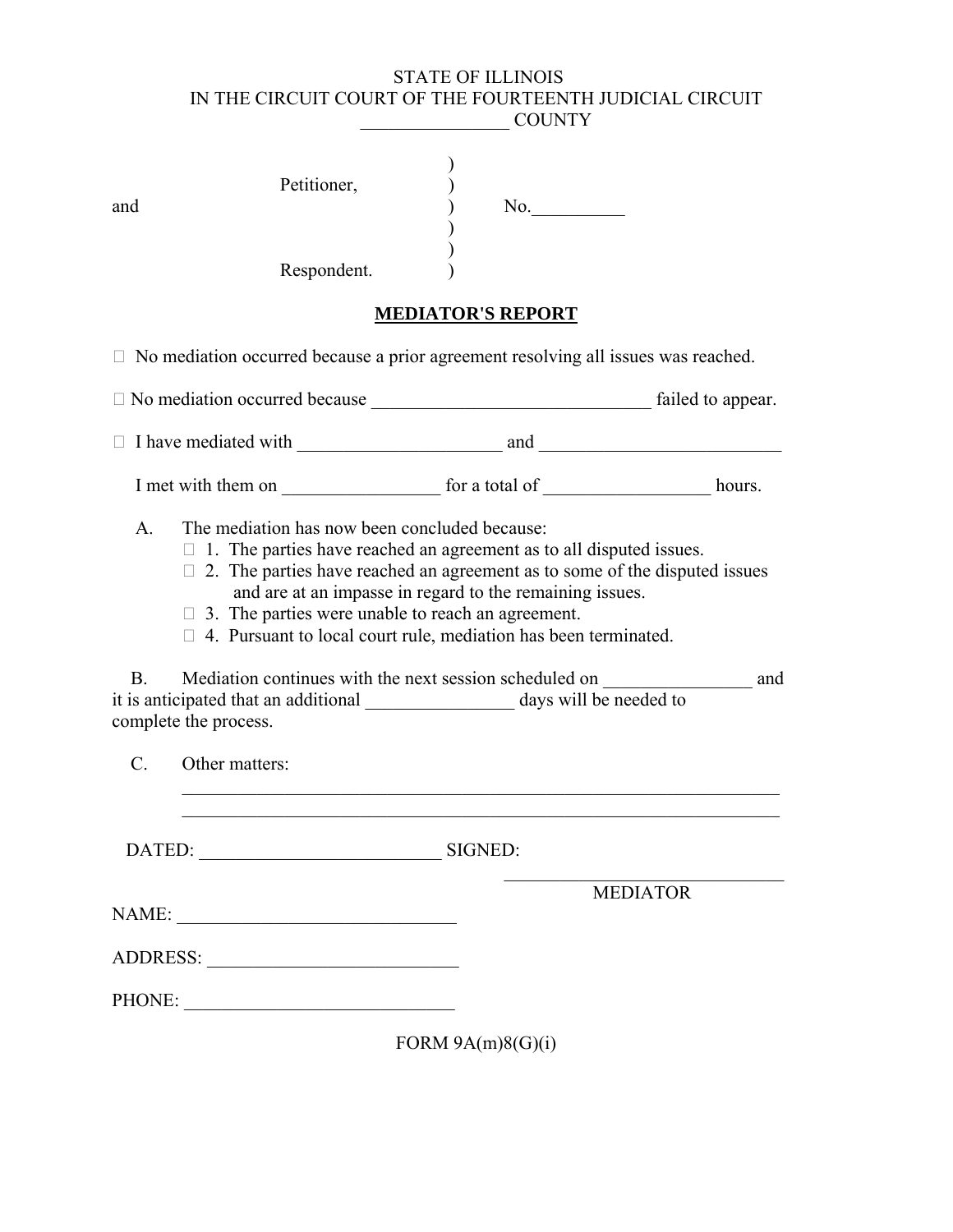### **14TH JUDICIAL CIRCUIT FAMILY MEDIATION PROGRAM STATISTICAL TERMINATION RECORD**

Please complete this form following the termination of each mediation case that you conduct. This information will be used to help evaluate the program.

| 1] □ Rock Island County Case □ Henry County Case<br>□ Whiteside County Case □ Mercer County Case                                                                            |
|-----------------------------------------------------------------------------------------------------------------------------------------------------------------------------|
| 2] Referral source: $\Box$ Attorney $\Box$ Court Order $\Box$ Self-Referred $\Box$ Other                                                                                    |
| 3] Was mediation required by a joint parenting agreement? $\Box$ Yes $\Box$ No                                                                                              |
| 4] Parties involved in mediation: $\square$ Mother $\square$ Father $\square$ Grandparents $\square$ Other Relatives $\square$ Other Adults                                 |
| 5] Did children participate in mediation sessions? $\square$ Yes $\square$ No<br>How many____When (i.e. first session, last session)______________________________          |
| 6] Length of time couple was $\Box$ separated or $\Box$ divorced prior to the beginning of                                                                                  |
| 7] When did mediation begin: $\Box$ prior to final hearing<br>$\Box$ after final initial court settlement: post decree                                                      |
| 8] Original issues presented for mediation: $\Box$ Custody $\Box$ Visitation $\Box$ Removal $\Box$ Other                                                                    |
| a] What other issues were resolved?                                                                                                                                         |
| b] What other issues surfaced during mediation which were not resolved?                                                                                                     |
| 9] Did mediation result in an agreement by both parties?<br>$\Box$ No $\Box$ Yes $\Box$ Written or $\Box$ Verbal $\Box$ Signed or $\Box$ Unsigned                           |
| 10] If no agreement was reached, was mediation terminated by:<br>$\Box$ Mediator $\Box$ Couple $\Box$ Mother $\Box$ Father $\Box$ All agreed to terminate<br>$\Box$ No Show |
| 11] Total number of sessions in mediation                                                                                                                                   |
|                                                                                                                                                                             |
| 13] Time span required in mediation process:                                                                                                                                |
|                                                                                                                                                                             |
| 15] Which parties negotiated in good faith? $\Box$ Both $\Box$ One $\Box$ None                                                                                              |
|                                                                                                                                                                             |

## FORM 9A(m)8(G)(ii)